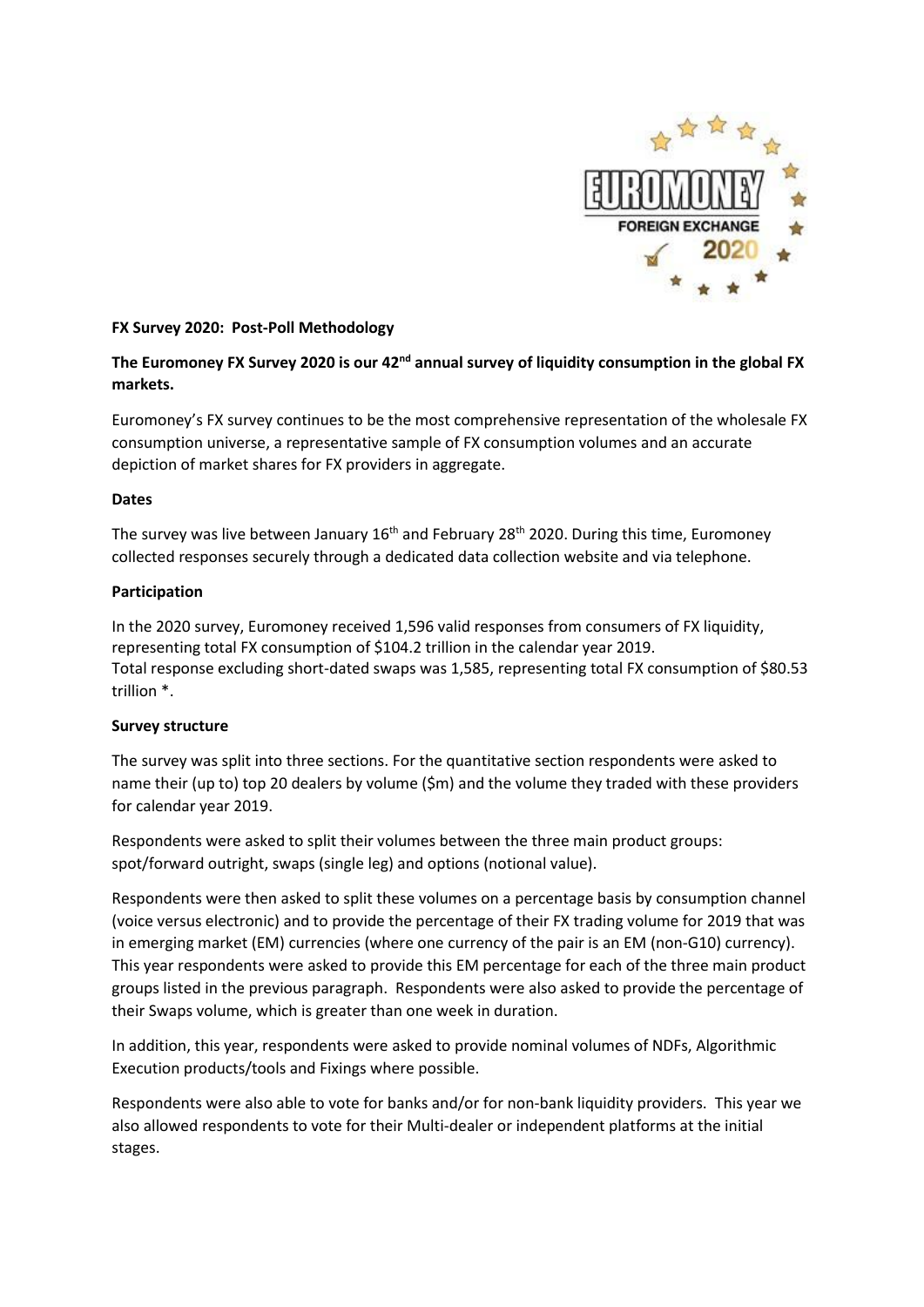Each provider's volume aggregated across all respondents (for example, the total volume of transactions attributed to XYZ Bank across all responses) is summed up (the short-dated Swaps volume is subtracted) and expressed as a percentage of the total transaction volume represented by all valid responses to arrive at their all-FX products, overall market share.

All other market share calculations are arrived at by summing up each provider's aggregated volume across a particular client type, client geography, product type or consumption channel.

The second section of the survey is qualitative and produces rankings of various aspects of the FX providers' services. Respondents are asked to rate their providers on a variety of customer service metrics, product areas and ancillary services. The importance of these factors is cross-referenced with assessment given of the providers to calculate a score, which the ranking is based upon. This year respondents will be restricted further on the categories they can respond to, in order to make the overall assessments more credible.

The third section covers the Market Outlook: we invite clients to answer questions about their use of FX and their views on key issues affecting the markets.

Please note: the second and third parts of the survey are optional. While we very much appreciate clients' participation in these areas, we can accept ballots that only have the volumes portion filled in.

# **Excluded ballots**

Euromoney excludes responses deemed invalid for the following reasons, for the avoidance of doubt the below exclusions apply to the ENTIRE submitted ballot:

1. Responses that do not include an annual total volume number for the respondent organization cannot count towards any of the rankings in the survey, including qualitative rankings, and are discarded.

2. Captive votes and votes representing internal transaction flows are excluded in the survey. This includes votes cast by:

- Private banks that are part of banking groups with a market-making FX business.
- **•** Internal bank treasuries.
- FX and non-FX trading desks.
- Tax/restructuring units.

Additionally, votes are not included in the survey where:

- FX service providers cast votes for themselves.
- Euromoney does not receive confirmation from the respondent of their identity.
- An individual respondent submits more than one ballot and we cannot resolve the duplication.
- A respondent's volume is duplicating that of a colleague's from the same institution.
- We receive interbank or interdealer broking volumes.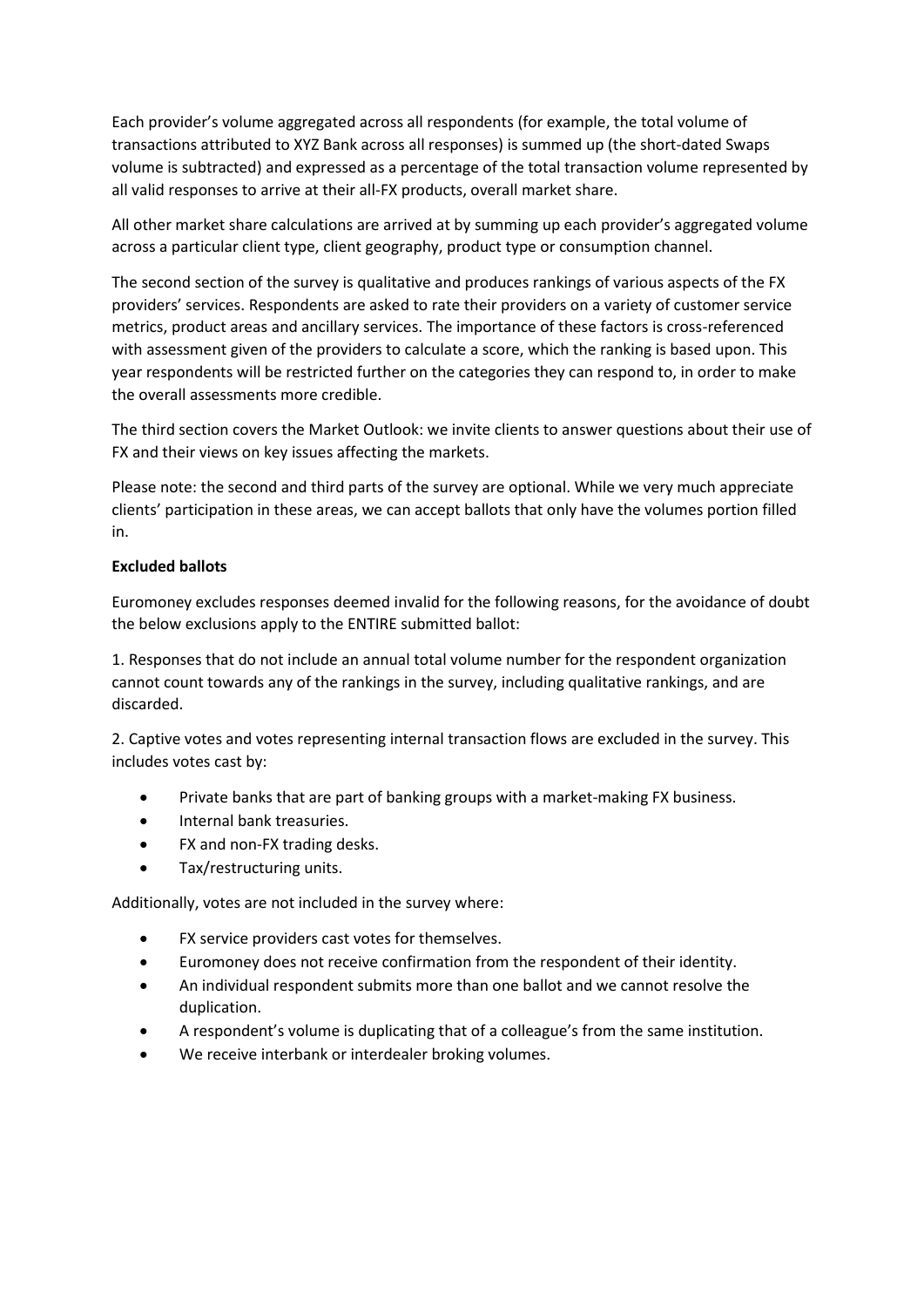### **Survey process and methodology**

Euromoney made changes to its rules around engagement for its 2019 survey.

- Liquidity providers contacting clients: Liquidity providers can contact clients about the survey, but only under the following conditions:
- Liquidity providers are allowed to contact their clients throughout the polling period. For the avoidance of doubt, these communications should remain "soft-touch" and be concentrated around e-mail and/or other electronic messaging systems and not be organised telephone-based campaigns.
- Neutrality: Liquidity providers can encourage clients to vote in the survey. However, they cannot incite clients to vote specifically for them. We closely monitor voter activity and undertake a rigorous vote-verification process.
- Volumes: Liquidity providers are welcome to provide clients with their trading volumes to help them complete the survey.
- Reaction: Should we receive any complaints from respondents who feel that the communication is excessive, we will contact the offending provider to inform them and may take punitive measures to address this.

As per last year short-dated swap volumes will not be included in the final volumes which determine the rankings. We will still collect this data: firstly, so that it can be accurately excluded and secondly so that we can monitor the extent of these volumes in the market.

# **Volume definitions**

# **What Euromoney collects from respondents**

The Euromoney FX Survey collects trading volumes and qualitative assessments of providers from survey respondents. The volumes it requests from respondents is:

 Annual FX trading volume of previous calendar year- see right hand box for quantification Per Provider:

- Spot/Forward
	- % that is Electronic
- Swaps (Single Leg)
	- % that is Electronic
- Option (Notional)
	- % that is Electronic
- % of each of the above products which involves EM Currencies (minimum one side of the trade being any non G-10 currency)
- Non-deliverable Forwards (NDFs)
- Execution algorithm
- Fixings

### **Eligible FX Products**

Euromoney defines FX products as the below executed in any currency pair:

- **Spot FX**
- **Forward FX**
- **FX Swaps\***
- **FX Options**